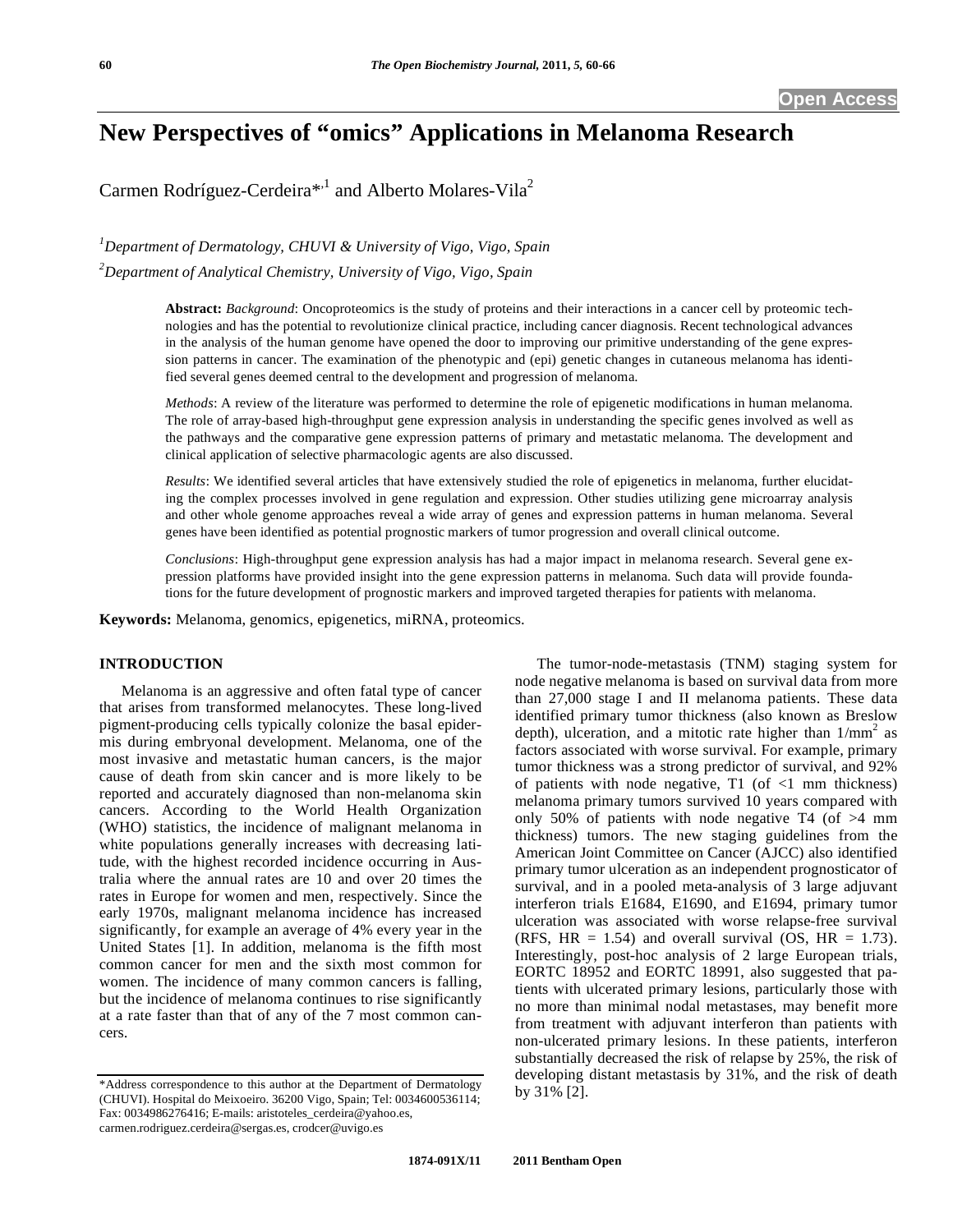#### *New Perspectives of "Omics" Applications in Melanoma Research The Open Biochemistry Journal, 2011, Volume 5* **61**

 Although the pathogenetic mechanisms underlying melanoma development are still largely unknown, several genes and metabolic pathways have been shown to carry molecular alterations in melanoma

 The mitogen-activated protein kinases/extracellular signal–regulated kinase (MAPK-ERK) pathway (including the cascade of neuroblastoma RAS viral (v-ras) oncogene homolog (NRAS) , v-raf murine sarcoma viral oncogene homolog B1 (BRAF), mitogen-activated protein kinase 1/2 (MEK1/2, also known as MAP2K1/2), and mitogenactivated protein kinase 3/1 (ERK1/2, also known as MAPK3/1), which is involved in the control of cell growth, proliferation and migration, has been reported to play a major role in both the development and progression of melanoma and seems to be implicated in rapid melanoma cell growth, enhanced cell survival, and resistance to apoptosis [3]. Therefore, existing evidence suggests that activating BRAF mutations induce cell proliferation and cell survival, which represent 2 biological events occurring in both melanocytic expansion of nevi and malignant progression from superficial to invasive disease [4].

 In recent years, a common mechanism for the induction of cell senescence has been described: a progressivereduction in the length of telomeres (often in conjunction with overactivity of specific oncogenes such as v-myc myelocytomatosis viral oncogene homolog (avian) (*MYC)* and ataxia telangiectasia mutated *(ATM*) seems to exert DNA damage signaling with activation of the p16 cyclindependent kinase inhibitor 2A (CDKN2A) pathway [5]. Nevertheless, cancers including melanomas cannot grow indefinitely without a mechanism to extend telomeres. The expression and activity of telomerase is indeed upregulated in melanoma progression. This evidence strongly suggests that both telomere length and  $p16^{\text{CDKN2A}}$  act in a common pathway leading to growth-arrest of nevi. In particular, the p16CDKN2A protein acts as an inhibitor of melanocytic proliferation by binding the cyclin-dependent kinase 4/6 (CDK4/6) and blocking phosphorylation of the RB protein, which leads to cell cycle arrest [6]. The dysfunction of the proteins involved in the  $p16^{\text{CDKN2A}}$  pathway has been demonstrated to promote uncontrolled cell growth, which may increase the aggressiveness of transformed melanocytic cells [7].

The p14<sup>CDKN2A</sup> protein exerts a tumor suppressor effect by inhibiting the oncogenic actions of the downstream Mdm2 p53- binding protein homolog (mouse) (MDM2), whose direct interaction with p53 blocks any p53-mediated activity and targets the p53 protein for rapid degradation. Impairment of the p14<sup>CDKN2A</sup>-MDM2-p53 cascade, whose final effectors are the B-cell CLL/lymphoma 2 (Bcl-2)- associated X proteins (Bax), has been implicated in defective apoptotic responses to genotoxic damage and thus to anticancer agents (in most cases, melanoma cells present concurrent high expression levels of Bax/Bcl-2 proteins, which may contribute to further increasing their aggressiveness and refractoriness to therapy) [8].

 Currently, thanks to the use of "omics" technologies (genomics, epigenetics, proteomics, etc.), new potential biomarkers are raising and broadening the possibilities of application for a future improvement of specificity and selectivity in prognosis and diagnosis at different stages of melanoma disease. This review tends to show latest knowledge uncovered in this field.

## **GENOMICS**

 The invasive potential in skin melanoma strictly depends on the thickness of the primary tumor, since there is a progressive increase in invasive and metastatic potential with the thickness of the primary tumor. In addition, the growth pattern also reflects the invasive potential: vertical growth pattern (VGP) represents invasiveness, while radial growth pattern (RGP) is the reflection of non-invasive phenotype. Gene signatures associated with thin and thick primary tumors or VGP versus RGP tumors characterize predominantly invasive potentials (corresponding to metastasis initiators) but may also contain signatures for lymphatic and vascular metastatic ability as well as signatures for lymphatic and vascular metastasis maintenance. A quick overview of the microarray studies on human skin melanoma revealed that they were performed on a very heterogenous patient cohort and pathological sample collections containing primary tumors, cutaneous metastases, and lymphatic and in some instances visceral metastases. Only 1 study defined the cutaneous metastasis signature [9], while none were able to identify the lymphatic metastasis signature [10]. It is remarkable that these metastasis-signatures of human skin melanoma are predominated by downregulated genes and only by a much more limited list of upregulated genes [9].

 A meta-analysis of genome-wide association studies was found. Studies investigating cell lines or publishing association studies focusing on a set of pre-selected genes were not included in the study. All together 2,475 transcripts were associated with melanoma metastasis (cutaneous or lymphatic). Of these, 350 genes were identified in more than 1 study. Only 19 probe sets representing 17 genes were identified in 3 studies [10] and only cell division control protein 28 (CDC28) was identified in 4 studies. Another potential marker, desmocollin 3 (*DSC3)* gene, is a cell adhesion molecule involved in melanocyte-keratinocyte communication, suggesting the importance of this gene in the development of invasiveness and RGP/VGP transition in melanoma [11]. Early events in melanoma invasion and metastasis may involve alterations in cell proliferation [12] where genes involved in cell cycle regulation are important: cell division cycle 6 homolog (*CDC6)* and protein kinase regulatory subunit 2 (*CDC28/CKS2)* are 2 representative of those genes. It is remarkable that 2 probe sets of epidermal growth factor receptor (EGFR) can be found in this consensus signature. EGFR was considered to be an important regulator of the biology of melanocytes and melanoma; however, a few experimental or pathological studies were able to define its precise role in progression [13]. S100 calcium binding protein B (S100B) is a marker of melanoma, while S100 calcium binding protein A (S100A) family members are more related to progression, mostly the downregulation of their expression [14]. Important factors in early phase of melanoma progression may also involve various nuclear proteins such as

 H2A histone family, member V (H2AFV), the neuroblast differentiation-associated protein (AHNAK), or  $\beta$ -cateninbinding protein. The stromal involvement in early phase of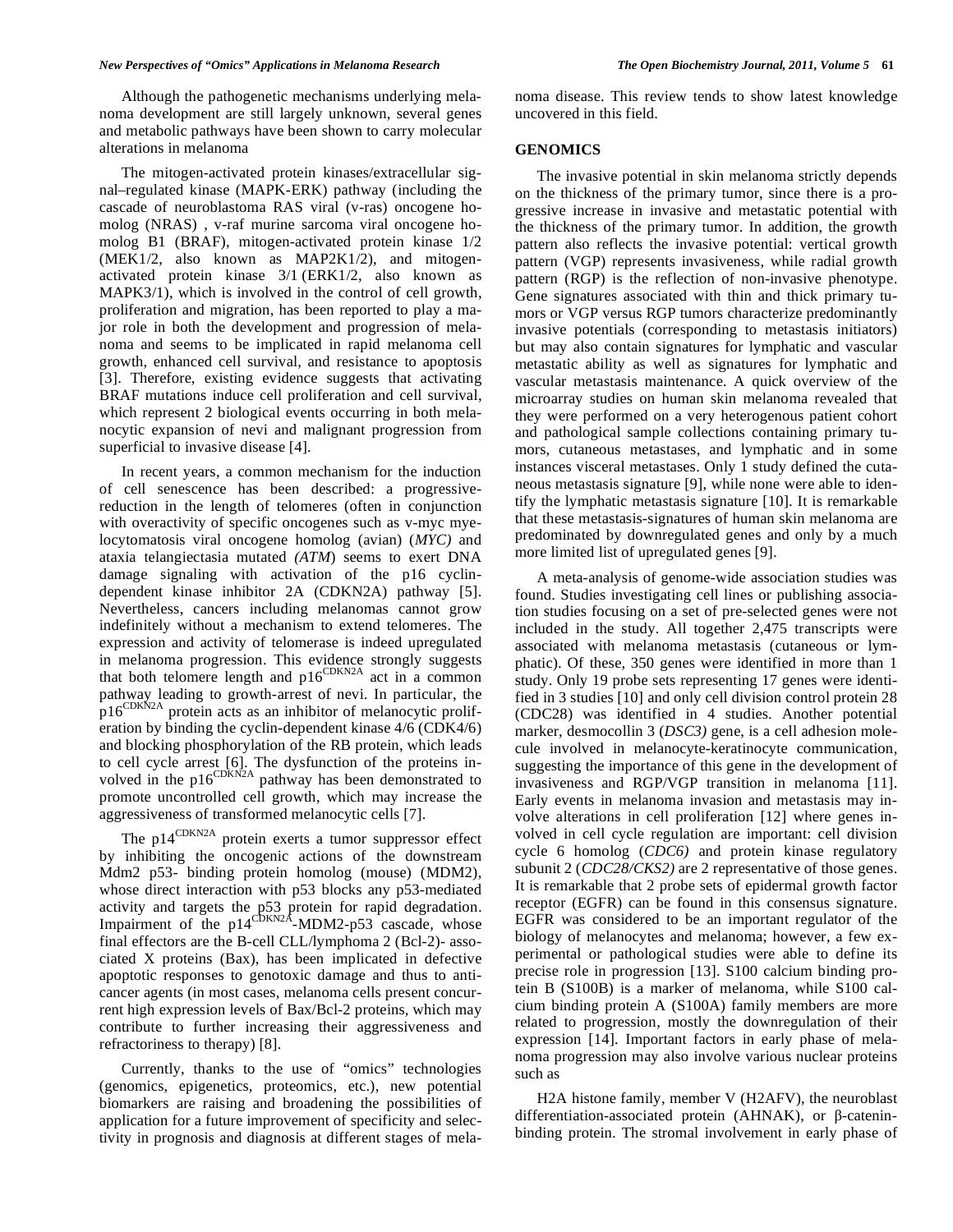melanoma progression is indicated by the presence of chemokine (C-X-C motif) ligand 14 (CXCL14) in the signature. The interconverted phenotype of melanoma is characterized by cytokin expression involved in melanoma progression. The role of wingless-type MMTV integration site family, member 5 A (WNT5A) in melanoma progression is well documented in the literature [15] similar to the anti-apoptotic protein B-cell CLL/lymphoma 2 (BCL2) [16]. Moreover, the integrin ligand opsin (OPN) was repeatedly shown to be involved in the motility signaling of melanoma cells [17], indicating its role in progression.

 Mutations and aberrations can be identified through the use of a variety of biotechniques such as array comparative genomic hybridization (CGH) and fluorescent in situ hybridization (FISH). Using FISH data, investigators evaluated melanocytic lesions, including 3 cohorts of unequivocal melanocytic nevi and melanomas of varying levels of atypia, and a fourth cohort of ambiguous melanocytic tumors. A discriminatory algorithm was established and validated and was found to correctly classify melanoma with 86.7% sensitivity and 95.4% specificity [18]. Array CGH allows for the quantification of DNA copy number variations, including the detection of single copy deletions and duplications. This can be performed on paraffin-embedded specimens. In melanomas evaluated using CGH, 96% had multiple genetic aberrations, while nevi had none with the exception of Spitz nevi where a single specific aberration characterized by a single 11p gain was found. This correlates with v-Ha-ras Harvey rat sarcoma viral oncogene homolog *(HRAS)* activation and MAPK activation. Typical congenital nevi evaluated with array CGH have no aberrations, while melanomas arising in congenital nevi have genetic patterns similar to de novo cutaneous melanoma. Proliferative nodules have frequent numerical chromosomal aberrations that differ from those seen in melanoma [19]. In another study, *BRAF* or *NRAS* mutations were observed in 86% of Spitzoid melanomas and Spitzoid melanoma metastases, but in none of the Spitz nevi and atypical Spitz nevi evaluated [20]. Using array CGH and FISH, histologically and clinically normal appearing skin adjacent to acral melanoma was found to have genetic amplifications in 84% at distances up to an average of 6.1 mm from visible melanoma in situ and 4.5 mm from invasive malignant melanoma [21].

 In a large expression study of human primary melanomas, it was found that 23 of 24 genes involved in DNA repair have increased expression correlated with thickness, as did all the examined genes associated with cell cycle (8 genes), protein folding (10 genes), chromatin remodeling (10 genes), and heat shock protein activity (11 genes). In contrast, decreased expression with increasing thickness of primary melanoma was observed for all examined genes involved in serine-type endopeptidase inhibitor activity (15 genes), cell adhesion (15 genes), cell-cell signaling (8 genes), and transcription factor activity (33 of the 36 genes examined) [22].

 Among the intrinsic properties of melanoma that may favor both ulceration and dissemination are proliferative activity of the tumor and overexpression of c-myc [23]. In a work of dendritic cell (DC) maturation in the sentinel lymph nodes (SLNs) draining melanoma, it was found that the

maximum mature DC density in the SLNs correlated significantly and inversely with ulceration of the primary melanoma ( $P = 0.0005$ ) [24]. It is of interest to put this finding parallel to a more pronounced impact of pegylated interferon-a2b (PEG-IFN) on recurrence-free survival in patients with ulcerated melanoma, as compared with patients with non-ulcerated melanoma [25].

 Genes identified in another validated and reproducible signature prognosticating metastases or death are mainly associated with DNA replication or DNA repair. In DNA replication, genes of 2 pathways are over-represented: replication origins firing (ROF) genes and the separation of sister-chromatids by securin [22, 26]. Melanomas with poor prognoses are characterized by a global overexpression of ROF-related genes. The minichromosome maintenance complex component 4/6 (MCM4/6) expression is strongly correlated with metastasis-free survival and overall survival [22]. Securin has 3 known activities: it blocks the sisterchromatids separation in stabilising separase, it stimulates angiogenesis and, it decreases p53 transcription. Securin acts as an oncogene, and its expression is observed by immunohistochemical staining in the vertical growth phase but not in the radial growth phase of melanoma [27]. Table **1** shows a selection of candidate biomarkers from tissue microarrays that need confirmation from independent data sets and/or prospectively collected data sets preferentially from clinical trials. Table **2** summarizes a set of prognostic serum biomarkers [28] .

# **Table 1. Prognostic Cutaneous Melanoma Biomarkers Detected by Immunohistochemical Analysis of Tissue Microarrays**

| <b>Prognostic Tissue Biomarkers</b>                                                         |
|---------------------------------------------------------------------------------------------|
| Cellular heat shock protein chaperone (HSP90)                                               |
| Regulator of G protein signaling 1 (RGS1)                                                   |
| Osteopontin                                                                                 |
| Epidermal growth factor receptor family member 3 (HER3)                                     |
| Inhibitor of growth family member 4 (ING4)                                                  |
| Inhibitor of growth family member 3 (ING3)                                                  |
| Nuclear receptor coactivator-3 (NCOA3)                                                      |
| Minichromosome maintenance protein family member 4 (MCM4)                                   |
| Minichromosome maintenance protein family member 6 (MCM6)                                   |
| Serum Biomarkers of<br><b>Table 2.</b><br><b>Cutaneous</b><br><b>Prognostic</b><br>Melanoma |

| <b>Prognostic Serum Biomarkers</b>                                                                                                                                                                                                                                                                                                                                                                                                                                  |
|---------------------------------------------------------------------------------------------------------------------------------------------------------------------------------------------------------------------------------------------------------------------------------------------------------------------------------------------------------------------------------------------------------------------------------------------------------------------|
| Lactate dehydrogenase (LDH)*                                                                                                                                                                                                                                                                                                                                                                                                                                        |
| Calcium-binding protein S100B                                                                                                                                                                                                                                                                                                                                                                                                                                       |
| Melanoma-inhibiting activity (MIA)                                                                                                                                                                                                                                                                                                                                                                                                                                  |
| Tumor-associated antigen 90 immune complex (TA90IC)                                                                                                                                                                                                                                                                                                                                                                                                                 |
| Mammalian chitinase-like proteins member YKL-40                                                                                                                                                                                                                                                                                                                                                                                                                     |
| $\mathbf{r}$ , and the second contract of the second contract of the second contract of the second contract of the second contract of the second contract of the second contract of the second contract of the second contract of<br>the state of the state of the state of the state of the state of the state of the state of the state of the state of the state of the state of the state of the state of the state of the state of the state of the state of t |

\*Included in the AJCC staging system, and patients with distant metastases and elevated LDH are considered as stage IV M1c.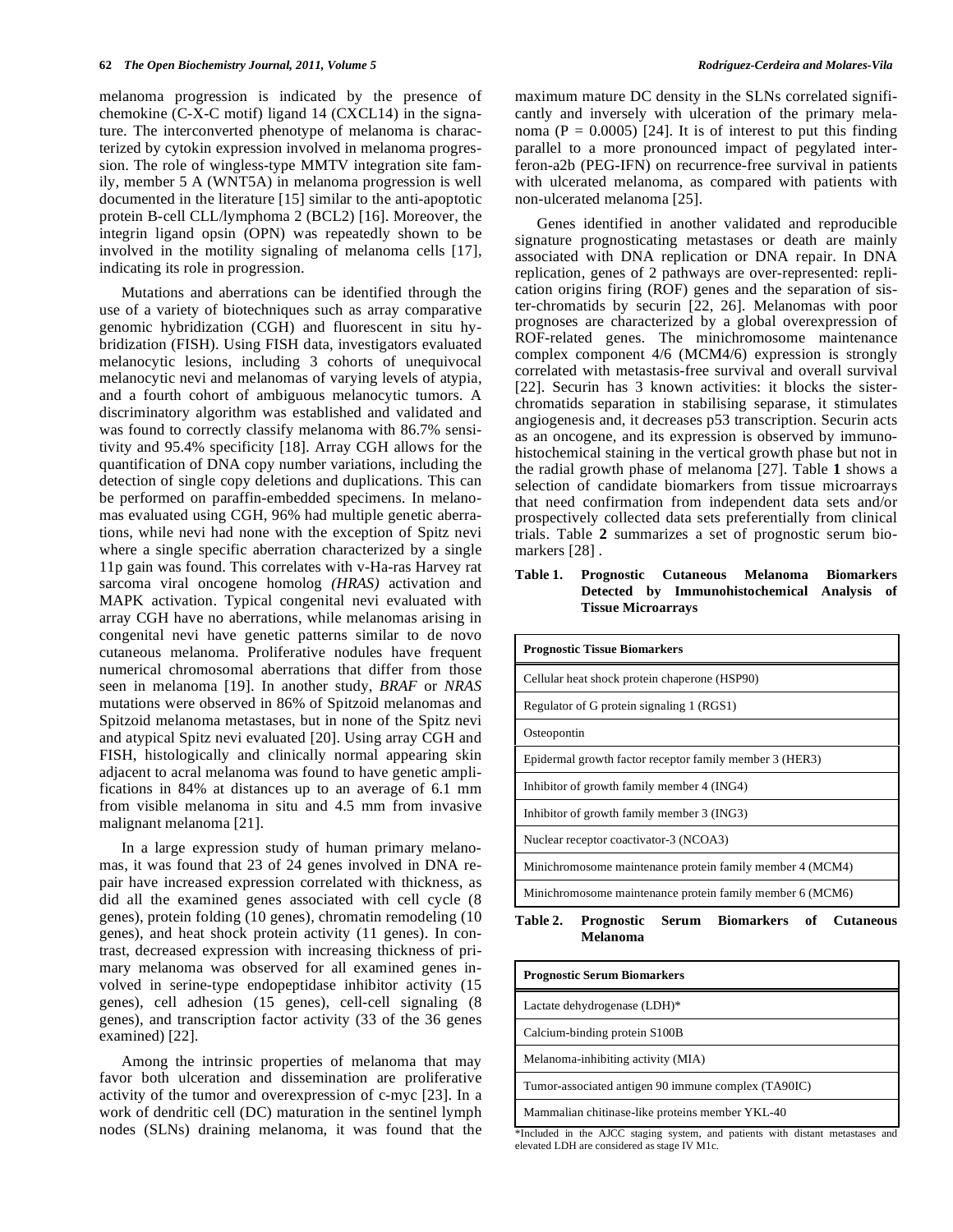### **EPIGENETIC AND MICRO-RNA STUDIES**

 Recently, the epigenetic mechanisms involved most often in gene silencing in melanoma have come to the forefront of research, highlighting unique perspectives on the gene regulation of melanoma, and how this relates to tumor suppression and metastatic potential. The hallmarks of epigenetic gene regulation are DNA methylation and histone modifications [29].

 DNA hypermethylation contributes to gene silencing by preventing the binding of activating transcription factors and by attracting repressor complexes that induce the formation of inactive chromatin structures. Currently, more than 50 genes have been identified to be aberrantly hypermethylated during some phase of melanoma progression and metastasis [29]. A cytosine nucleotide next to a guanine nucleotide (CpG) island DNA hypermethylation seems to play a central role in melanoma progression and metastasis. A recent work reports that the methylation events involved in advancedstage melanoma was examined by extensively screening the methylation status of the promoter regions of 30 "cancerrelated" genes utilizing a sensitive and quantitative methylation-specific polymerase chain reaction (PCR)-based assay (Q-MSP), performed on 20 melanoma cell lines and 40 human melanoma samples [29]. The analysis of this large panel gave raise to identify 4 new genes: decoy receptor 1 (*DcR1)*, decoy receptor 2 (*DcR2)*, lysyl oxidase *(LOX)*, and tropomyosin 1 (alpha) (*TPM1*) implicated as hypermethylated in human melanoma, with an overall methylation frequency of 60%, 80%, 50%, and 10%, respectively [28]. Another gene stratifin (also known as  $14-3-3\sigma$ ) was first identified as an epithelial cell antigen (HME-1) exclusively expressed in human epithelia. Experimental data demonstrate that the 14-  $3-3\sigma$  gene is highly expressed in normal skin but undetectable in normal melanocytes and in most melanoma cells. We have found that the promoter CpG islands in the  $14-3-3\sigma$ gene are heavily methylated in both normal melanocytes and most melanoma cells in a cell-lineage specific manner [29].

 Little is known about the role of hypomethylation in the initiation and development of melanoma. In melanoma, a group of cancer-testis antigens (CTAs) and several other genes have been identified to be aberrantly hypomethylated [30-32]. Expression of these genes is repressed in normal human skin melanocytes, primarily due to heavily methylated promoter regions in a cell lineage-specific manner. Conversely, these same genes can exist in a demethylated state and are aberrantly re-expressed in subsets of melanoma cells. Current evidence would suggest that reactivation of these genes may contribute to overall tumorigenesis. It is clear that the expression of these tumor antigens can result in their recognition and possible destruction by the host immune system, with the products influencing a range of cellular processes including cell signaling, transcription, translation, and chromosomal recombination. Testis-specific protein Y-encoded (*TSPY*) is a repeated gene mapped to the critical region harboring the gonadoblastoma locus on the Y chromosome (GBY); the only oncogenic locus on this malespecific chromosome and TSPY is considered a putative oncogene [29].

 DNA-binding histones are directly modified to affect the strength with which they bind and subsequently segregate DNA from transcriptional machinery. The acetylation of lysine residues on histones is associated with transcriptionally active DNA where deacetylation is associated with tightly bound inactive DNA. Additionally, promoter methylation can affect histone activity through the stepwise recruitment of other transcriptional modulators to the methylation site, as histone acetylation similarly affects promoter methylation levels. Each of these processes provides a means of controlling gene expression for the maintenance of cell homeostasis and has been shown deregulated in many cancer types [29]. The enzymes responsible for acetylating and deacetylating lysine are histone acetyltransferases (HATs) and histone deacetylases (HDACs), respectively. In this manner, chromatin can switch between being open (euchromatin) or closed (heterochromatin) to transcriptional activity. A group of HATs named MYST for family members of K (lysine) acetyltransferase 8 (MOZ, Ybf2-Sas3, Sas2) and K(lysine) acetyltransferase 5 (Tip60) also includes K(lysine) acetyltransferase 7 (HBO1), MOF (also known as MYST 1), and monocytic leukemia zinc finger (also known as MYST histone acetyltransferase (monocytic leukemia) 3 (MORF) or (MOZ-related factor) have a characteristic highly conserved 370 bp MYST domain with acetyl-CoA binding site and function in numerous nuclear processes including transcriptional activation and DNA repair [29]. Interestingly, MYST members Tip60 and HBO1 are present in a complex with the putative melanoma tumor suppressors inhibitor of growth family, member 3/4 (ING3/ 4), respectively [33, 34]. Additionally, both Tip60 and HBO1 functionally link the nuclear factor of kappa light polypeptide gene enhancer in B-cells 1 (NF-KB), while acetylation by Tip60, K(lysine) acetyltransferase 2A (GCN5), and P300/CBP-associated factor (also known as K (lysine) acetyltransferase 2B (PCAF) can stabilize the transcription factor c-Myc, each of which are putative melanoma oncoproteins [35]. The other groups of HATs, E1A binding protein p300 /CREB-binding protein (p300/CBP) (that groups adenoviral E1A-associated protein, 300 kDa and CREB-binding protein and are involved in cellular proliferation, differentiation, and apoptosis), have been shown to associate with microphthalmia-associated transcription factor (MITF), a melanocyte lineage survival oncogene [36] that transcriptionally regulates melanoma invasiveness, proliferation, and apoptosis [37], is mostly upregulated in metastatic melanomas [38] and is associated with decreased survival in metastatic melanoma patients [39]. In the complex malignant transformation process of melanoma, gene expression profiles reveal a loss of expression of genes that act to counter tumor cell formation including cell cycle regulators and proapoptotic genes [40]. Many of these tumor supressor genes (TSGs) are shown to be downregulated jointly through promoter hypermethylation and the reversible deacetylation of lysine residues by HDACs of local histones [41]. Furthermore, HDACs are known to act on proteins that regulate cellular differentiation, proliferation, gene expression, and death; that is, the reason why HDAC inhibitors are currently being studied as treatment against the development of malignant melanoma [30].

 A new area of recent progress is the study of micro-RNA (miR) as factors that mediate in gene expression regulation of potential biomarkers in melanoma. Micro-RNA-200 (miR-200) and miR-205 are both highly expressed in normal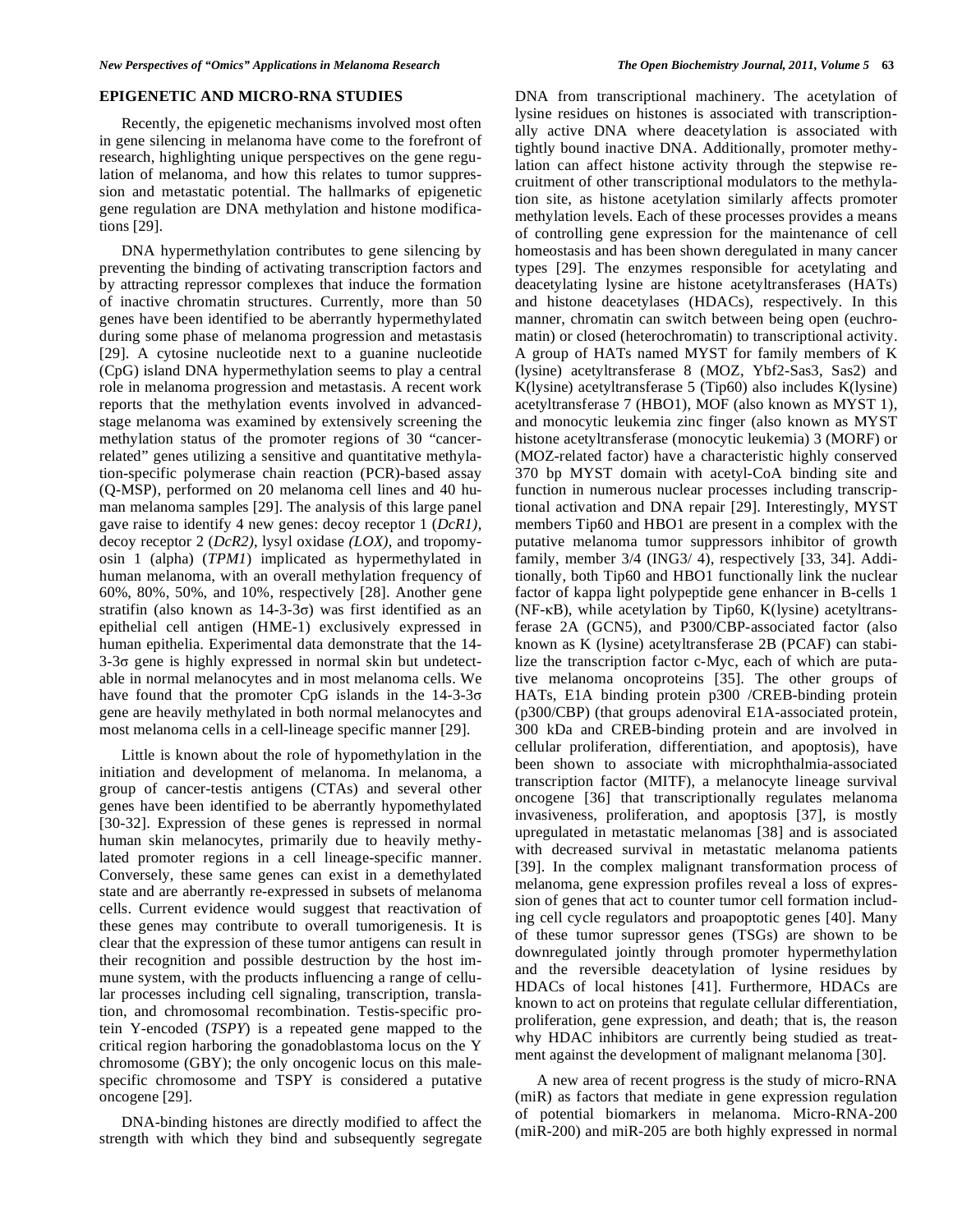skin and have been shown to specifically target the mRNA of the transcriptional repressor of E-Cadherin, zinc finger Ebox binding homeobox 1/2 (ZEB1/2). Thus, they promote the expression of E-Cadherin. Consequently, downregulation of the miR-200 family and miR-205 leads to the inhibition of E-Cadherin, promoting an epithelial-mesenchymal transition [42]. Consistent with these studies, miR-205 is often significantly downregulated in human epithelial tumors when compared with normal tissues [43]. However, in other profiling studies in human epithelial cancer, the miR-200 family and/or miR-205 were found upregulated [44]. These apparently contrasting results suggest that miRNAs may have different functions in different cells in which the local mRNA content may be an important determinant for their functions. Future studies are required to dissect the molecular circuit that underlies these observations.

 Recent studies have begun to show miRNA expression and functions in the development and progression of melanoma [45]. Interestingly, the members of the Let-7 family were implicated in the suppression of melanoma development [46, 47], reminiscent of their functions in other human cancers. Given their critical functions in cancers and other human diseases, it is conceivable that miRNAs possess great potential as therapeutical targets as well in melanoma. Owing to their small size  $(-19-24$  nucleotides), short oligonucleotides complementary to miRNA sequences, for example, antagomir, can effectively block their functions in animals, whereas miRNA mimics can enhance miRNA functions [42].

#### **PROTEOMICS**

 An innovative approach to identify new and better serological biomarkers in melanoma is the serum proteomic profiling. This methodology offers the possibility to screen the whole serum proteome for markers that match different criteria such as prognostic significance and prediction of therapy response.

 The first promising results showed that patients with stage I and stage IV disease can be differentiated by their serum proteomic profiles. In this study of serum samples from patients with stage I or IV melanoma analyzed by matrix-assisted laser desorption/ionization time-of-flight mass spectrometry (MALDI-ToF) utilizing protein chip technology and artificial neural networks (ANNs) correctly identified the disease stage in 84 of 96 (88%) samples. Forty-four of 55 (80%) stage III serum samples were correctly assigned as progressors or non-progressors using random sample cross-validation statistical methodologies. Twenty-three of 28 (82%) stage III progressors were correctly identified by MALDI-ToF combined with ANN, whereas only 6 of 28 could be detected by using the S100B marker [48].

 Another recent study using proteomic profiling in larger sets of sera succeeded in the identification of serum amyloid A (SAA) as a new prognostic serum biomarker in melanoma. Using an immunonephelometric assay, low serum levels of SAA showed a favorable survival compared with patients with high serum levels of this protein. By associating a second proinflammatory protein, C-reactive protein, to the dosage of SAA, it was showed that both proteins have higher sensitivity and specificity to predict progression-free as well

as overall survival than the current standard serum marker, S100B [49].

 One of the key elements for biomarker discovery will be the assays for the identification of low-abundance serum proteins. Pre-processing steps have been devised including depletion columns for removal of albumin and other major proteins, molecular weight cut-off cartridges, acetone precipitation, gel filtration, ion-exchange chromatography, isoelectric focusing, and electrophoresis. More recently, multidimensional separation techniques were developed for low-abundance protein identification [50]. Coupled with tandem mass spectrometry (MS), these approaches allow high-throughput protein identification. Owing to its good compatibility with online MS detection, nano-liquid chromatography is typically used to separate peptides in shotgun proteomics. Even if analytical challenges remain in trying to resolve the problems of complexity and dynamic range, serum proteomic analysis using multidimensional liquid chromatography and MS for shotgun proteomic analysis will have an important role in serum clinical biomarker discovery [28, 51].

# **CONCLUSIONS**

 With the implementation of new "omics" technologies (genomics, epigenetics, and proteomics) in the biomarkers discovery area, a wide range of possibilities have opened for the uncovering of specific targets of melanoma disease and the development of new potential drugs that could improve the survival rate and quality of life in patients with malignant melanoma. To date, many efforts are being employed in multidisciplinary groups for establishing better diagnosis and prognosis of the disease. Furthermore, most recent clinical trials are testing the laboratory outcomes emerging from the application of "omics" platforms. It is a challenging field of rapid acquisition of evidence-based knowledge that promises an optimistic future for solving the main problems of the clinical management of cutaneous melanoma.

### **FUNDING AND COMPETING INTERESTS**

 The authors have no relevant affiliations or financial involvement with any organization or entity with a financial interest in or financial conflict with the subject matter or materials discussed in the manuscript. This includes employment, consultancies, honoraria, stock ownership or opinions, expert testimony, grants or patents received or pending, or royalties.

 No writing assistance was utilized in the production of this manuscript.

#### **REFERENCES**

- [1] Marugame, T.; Zhang, M.J. Comparison of time trends in melanoma of skin cancer mortality (1990-2006) between countries based on the WHO mortality database. *Jpn. J. Clin. Oncol,.* **2010**, *40*, 710.
- [2] Algaza, A.P.; Soon, C.W.; Daud, A.I. Treatment of cutaneous melanoma: current approaches and future prospects. *Cancer Manag. Res*., **2010**, *2*, 197–211.
- [3] Davies, H.; Bignell, G.R.; Cox, C.; Stephens, P.; Edkins, S.; Clegg, S.; Teague, J.; Woffendin, H.; Garnett, M.J.; Bottomley, W.; Davis, N.; Dicks, E.; Ewing, R.; Floyd, Y.; Gray, K.; Hall, S.; Hawes, R.; Hughs, J.; Kosmidou, V.; Menzies, A.; Mould, C.; Parker, A.; Ste-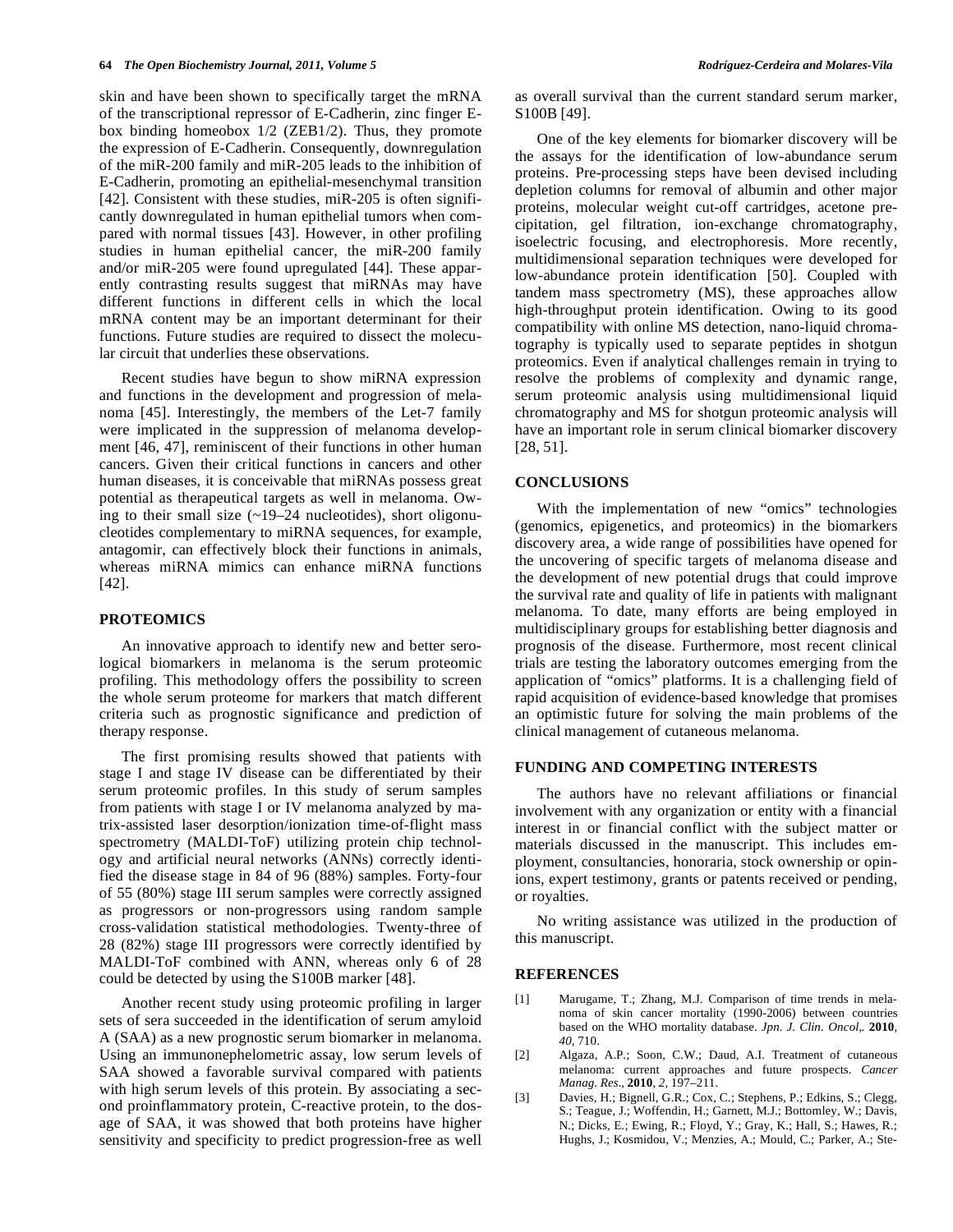vens, C.; Watt, S.; Hooper, S.; Wilson, R.; Jayatilake, H.; Gusterson, B.A.; Cooper, C.; Shipley, J.; Hargrave, D.; Pritchard-Jones, K.; Maitland, N.; Chenevix-Trench, G.; Riggins, G.J.; Bigner, D.D.; Palmieri, G.; Cossu, A.; Flanagan A, Nicholson, A.; Ho, J.W.; Leung, S.Y.; Yuen, S.T; Weber, B.L.; Seigler, H.F.; Darrow, T.L.; Paterson, H.; Marais, R.; Marshall, C.J.; Wooster, R.; Stratton, M.R.; Futreal, P.A. Mutations of the BRAF gene in human cancer. *Nature*, **2002**, *417*, 949-954.

- [4] Palmieri, G.; Capone, M.; Ascierto, M.L.; Gentilcore, G.; Stroncek, D.F.; Casula, M.; Sini, M.C.; Palla, M.; Mozzillo, N.; Ascierto, P.A. Main roads to melanoma. *J. Transl. Med*., **2009**, *7,* 86.
- [5] Di Micco, R.; Cicalese, A.; Fumagalli, M.; Dobreva, M.; Verrecchia, A.; Pelicci, P.J. DNA damage response activation in mouse embryonic fibroblasts undergoing replicative senescence and following spontaneous immortalization. *Cell Cycle*, **2008**, *7*, 3601- 3606.
- [6] Thompson, J.F.; Scolyer, R.A.; Kefford, R.F.;. Cutaneous melanoma. *Lance*t, **2005**, *365*, 687-701.
- [7] Haluska, F.G.; Tsao, H.; Wu, H.; Haluska, F.S.; Lazar, A.; Goel, V. Genetic alterations in signaling pathways in melanoma. *Clin. Cancer Res*., **2006**, *12*, 2301s-2307s.
- [8] Soengas, M.S; Lowe, S.W. Apoptosis and melanoma chemoresistance. *Oncogene*, **2003**, *22*, 3138-3151*.*
- [9] Tímár, J.; Gyorffy, B.; Rásó, E. Gene signature of the metastatic potential of cutaneous melanoma: too much for too little? *Clin. Exp. Metastasis*, **2010**, *27*, 371-87.
- [10] Jaeger, J.; Koczan, D.; Thiesen, H.; Ibrahim, S.M.; Gross, G.; Span, R.; Kunz, M. Gene expression signatures for tumor progression, tumor subtype, and tumor thickness in laser-microdissected melanoma tissues. *Clin. Cancer Res*., **2007**, *13*, 806-815.
- [11] Schmitt, C.J.; Franke, W.W.; Goerdt, S.; Falkowska-Hansen, B.; Rickelt, S.; Peitsch, W.R. Homo- and heterotypic cell contacts in malignant melanoma cells and desmoglein 2 as a novel solitary surface glycoprotein. *J. Invest. Dermatol.*, **2007**, *127*, 2191-2206.
- [12] Ross, D.A.; Laing, J.H.E.; Sanders, R.; Wilson, G.D. Long term follow-up of c-myc, p53 and proliferation measurements in malignant melanoma. *Eur. J. Surg. Oncol*., **2006**, *32*, 80-84.
- [13] Akslen, L.A.; Puntervoll, H.; Bachmann, I.M.; Straume, O.: Vuhahula., E. Mutation analysis of the EGFR-NRAS-BRAF pathway in melanomas from black Africans and other subgroups of cutaneous melanoma. *Melanoma Res*., **2008**, *18*, 29-35.
- [14] Maelandsmo, G.M.; Flørenes, V.A.; Mellingsaeter, T.; Hovig, E.; Kerbel, R.S. Differential expression patterns of S100A2, S100A4 and S100A6 during progression of human malignant melanoma. *Int. J. Cancer,* **1997**, *74*, 464-469.
- [15] Steeg, P.S. Tumor metastasis: mechanistic insights and clinical challenges. *Nat. Med.*, **2006**, *12*, 895-904.
- [16] Hilmi, C.; Larribere, L.; Giuliano, S.; Bille, K.; Ortonne, J.; Ballotti, R. Bertolotto, C. IGF1 promotes resistance to apoptosis in melanoma cells through an increased expression of BCL2, BCL-X(L), and survivin. *J. Invest. Dermatol*., **2008**, *128*, 1499-1505.
- [17] Packer, L.; Pavey, S.; Parker, A.; Stark, M.; Johansson, P.; Clarke, B. Osteopontin is a downstream effector of the PI3-kinase pathway in melanomas that is inversely correlated with functional PTEN. *Carcinogenesis,* **2006**, *27*, 1778-86.
- [18] Gerami, P.; Jewell, S.S.; Morrison, L.E.; Blondin, B.; Schulz, J.; Ruffalo, T., Obenauf, A.C; Wackernagel, W.; Green, G.; Bouvier, N.; Sozen, M.M.; Baimukanova, G.; Roy, R.; Heguy, A.; Dolgalev, I.; Khanin, R.; Busam, K.; Speicher, M.R.; O'Brien, J.; Bastian, B.C. Fluorescence in situ hybridization (FISH) as an ancillary diagnostic tool in the diagnosis of melanoma. *Am. J. Surg. Pathol.*, **2009**, *33*, 1146-1156*.*
- [19] Bastian, B.C.; Xiong, J.; Frieden, I.J.; Williams, M.L.; Chou, P.; Busam, K.; Pinkel, D.; LeBoit, P.E. Genetic changes in neoplasms arising in congenital melanocytic nevi: differences between nodular proliferations and melanomas. *Am. J. Pathol*., **2002**, *161*, 1163- 1169.
- [20] van Dijk, M.C.; Bernsen, M.R.; Ruiter, D.M.J. Analysis of mutations in B-RAF, N-RAS, and H-RAS genes in the differential diagnosis of Spitz nevus and spitzoid melanoma. *Am. J. Surg. Pathol*., **2005**, *29*, 1145-1151*.*
- [21] North, J.P.; Kageshita, T.; Pinkel, D.; LeBoit, P.E.; Bastian, B.C. Distribution and significance of occult intraepidermal tumor cells surrounding primary melanoma. *J. Invest. Dermatol.*, **2008**, *128*, 2024-2030.
- [22] Winnepenninckx, V.; Lazar, V.; Michiels, S.; Dessen, P.; Stas, M.; Alonso, S.R.; Avril, M.F.; Ortiz- Romero, P.L.; Robert, T.; Balacescu, O.; Eggermont, A.M.; Lenoir, G.; Sarasin, A.; Tursz, T.; van den Oord, J.J.; Spatz, A. Melanoma Group of the European Organization for Research and Treatment of Cancer. Gene expression profiling of primary cutaneous melanoma and clinical outcome. *J. Natl. Cancer Inst*., **2006**, *98*, 472-482.
- [23] Pearl, R.A.; Pacifico, M.D.; Richman, P.I.; Stott, D.J.; Wilson, G.D.; Grobbelaar, A.O. Ki-67 expression in melanoma. A potential method of risk assessment for the patient with a positive sentinel node. *J. Exp. Clin. Cancer Res*., **2007**, *26,* 109-115.
- [24] Elliott, B.; Scolyer, R.A.; Suciu, S.; Lebecque, S.; Rimoldi, D.; Gugerli, O.; Musat, E.; Sharma, R.N.; Lienard, D.; Keilholz, U.; Testori, A.; Eggermont, A.; MacKie, R.; Robert, C.; Cook, M.; Thompson, J.F.; Angevin, E.; Spatz, A. European Organization for Research and Treatment of Cancer Melanoma Group. Long-term protective effect of mature DC-LAMP+ dendritic cell accumulation in sentinel lymph nodes containing micrometastatic melanoma. *Clin. Cancer Res.*, **2007**; *13*: 3825-30.
- [25] Eggermont, A.M.; Suciu, S.; Santinami, M.; Testori, A.; Kruit, W.H. Adjuvant therapy with pegylated interferon alfa-2b versus observation alone in resected stage III melanoma: final results of EORTC 18991, a randomised phase III trial. *Lance*t, **2008**, *372*, 117-126.
- [26] Van den Oord, J.J.; Sarasin, A.; Winnepenninckx, V.; Spatz, A. Expression profiling of melanoma cell lines: in search of a progression-related molecular signature. *Future Onco*., **2007**, *3*, 609-611.
- [27] Winnepenninckx, V.; Debiec-Rychter, M.; Beliën, J.A.; Fiten, P.; Michiels, S.; Lazar, V.; Opdenakker, G.; Meijer, G.A.; Spatz, A.; van den Oord, J.J. Expression and possible role of hPTTG1/securin in cutaneous malignant melanoma. *Mod. Pathol.,* **2006**, *19*, 1170- 1180.
- [28] Gogas, H.; Eggermont, A.M.; Hauschild, A.; Hersey, P.; Mohr, P.; Schadendorf, D. Biomarkers in melanoma. *Ann. Oncol*., **2009**, 20 Suppl 6, vi8-13.
- [29] Howell, P.M.; Liu, S.; Ren, S.; Behlen, C.; Fodstad, O.; Riker, A.I. Epigenetics in human melanoma. *Cancer Control*, **2009**, *16*, 200- 218.
- [30] Liu, S.; Ren, S.; Howell, P.; Fodstad, O.; Riker, A.I. Identification of novel epigenetically modified genes in human melanoma via promoter methylation gene profiling. *Pigment Cell Melanoma Res.*, **2008**, *21*, 545-558.
- [31] Luo, W.; Wang, X.; Kageshita, T.; Wakasugi, S.; Karpf, A.R.; Ferrone, S. Regulation of high molecular weight-melanoma associated antigen (HMW-MAA) gene expression by promoter DNA methylation in human melanoma cells. *Oncogene*, **2006**, *25*, 2873- 2884.
- [32] James, S.R.; Link, P.A.; Karpf, A.R. Epigenetic regulation of Xlinked cancer/germline antigen genes by DNMT1 and DNMT3b. *Oncogene*, **2006**, *25*: 6975-6985.
- [33] Li, J.; Martinka, M.; Li, G. Role of ING4 in human melanoma cell migration, invasion and patient survival. *Carcinogenesis*, **2008**, *29*, 1373-1379.
- [34] Wang, Y.; Dai, D.L.; Martinka, M.; Li, G. Prognostic significance of nuclear ING3 expression in human cutaneous melanoma. *Clin. Cancer Res.*, **2007**, *13*, 4111-4116.
- [35] Zhuang, D.; Mannava, S.; Grachtchouk, V.; Tang, W.; Patil, S.; Wawrzyniak, J.A.; Berman, A.E.; Giordano, T.J.; Prochownik, E.V.; Soengas, M.S.; Nikiforov, M.A. C-MYC overexpression is required for continuous suppression of oncogene-induced senescence in melanoma cells. *Oncogene,* **2008**, *27*, 6623-6634.
- [36] Garraway, L.A.; Widlund, H.R.; Rubin, M.A.; Getz, G.; Berger, A.J.; Ramaswamy, S.; Beroukhim, R.; Milner, D.A.; Granter, S.R.; Du, J.; Lee, C.; Wagner, S.N.; Li, C.; Golub, T.R.; Rimm, D.L.; Meyerson, M.L.; Fisher, D.E.; Sellers, W.R. Integrative genomic analyses identify MITF as a lineage survival oncogene amplified in malignant melanoma. *Nature*, **2005**, *436*, 117-122.
- [37] Dynek, J.N.; Chan, S.M.; Liu, J.; Zha, J.; Fairbrother, W.J.; Vucic, D. Microphthalmia-associated transcription factor is a critical transcriptional regulator of melanoma inhibitor of apoptosis in melanomas. *Cancer Res.*, **2008**, *68*, 3124-3132.
- [38] Lomas, J.; Martin-Duque, P.; Pons, M.; Quintanilla, M. The genetics of malignant melanoma. *Front. Biosci.*, **2008**, *13*, 5071-5093.
- [39] Ugurel, S.; Houben, R.; Schrama, D.; Voigt, H.; Zapatka, M.; Schadendorf, D.; Bröcker, E.B.; Becker, J.C. Microphthalmiaassociated transcription factor gene amplification in metastatic